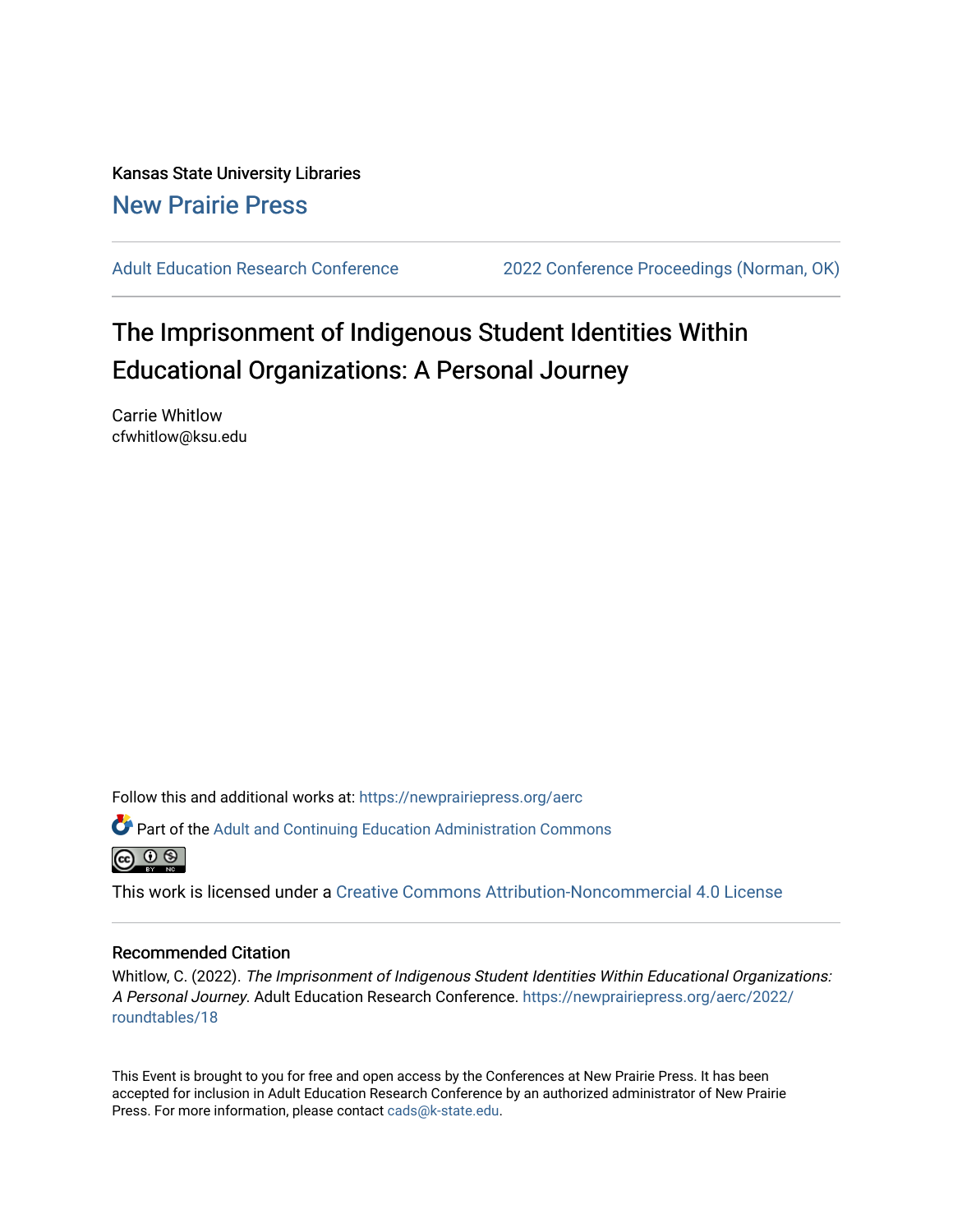# **The Imprisonment of Indigenous Student Identities Within Educational Organizations: A Personal Journey**

#### Carrie Withlow

#### **Abstract**

In this article, I analyze my experience as an Indigenous student in an all-white public school system to a Tribal College and University (TCU), specifically exploring the transition period from a senior in high school to a freshman in college.

*Keywords:* Indigenous Autoethnography, Tribal Critical Theory (TribalCrit), Tribal College and University (TCU)

## **Introduction**

Castagno and Brayboy (2008) affirm that whiteness dominates most U.S. schools, and it is manifested in the educational faculty, social relations, the norms and expectations, and access to resources for a quality education. When an Indigenous student adheres to a settler-colonial system, behaviors are adopted consciously while the Native identity is repressed. I want to share my narrative so others can understand the social, cultural, and political structure in place that often oppresses American Indian/Alaska Native student experience (Kelly, 2014). My personal experiences within settler-colonial educational systems and society at large will be compared to a tribal college and university (TCU).

A key component in sharing my story is establishing an understanding for the values, norms, and expectations that public-school systems follow, which encompass a Eurocentric perspective that can be harmful to a student's identity (Castagno & Brayboy, 2008) and acceptance. My intention is to also answer the questions I have asked myself numerous times: What does it mean to be Indian? Why is it important to tell my story? How will the research affect or represent my community and tribe? As Brayboy (2006) stated, scholars who embrace this thinking "must expose structural inequalities and assimilatory processes and work toward debunking and deconstructing them" (p. 440). Brayboy reminds me that every story has a purpose and intent.

#### **Theoretical Framework**

According to a tenet within TribalCrit, identity is important to maintain cultural integrity and school experiences should not come at the expense of Indigenous identity (Brayboy, 2006). TribalCrit has roots in Critical Race Theory, anthropology, political/legal Theory, political science, American Indian literatures, education, and American Indian studies. TribalCrit is a critical framework for Indigenous scholars to take assert Indigenous epistemologies and methodologies. The tenet of TribalCrit this paper will focus on shared by Brayboy (2006), "Indigenous peoples occupy a liminal space that accounts for both the political and racialized natures of our identities. Settler-colonial public-school systems still asserts educational policies that are intimately linked around the problematic goal of assimilation (Brayboy, 2006).

#### **Methodology**

Indigenous Autoethnography as a research method seeks to describe and systematically analyze personal experience to understand cultural experiences. Although this form of research is largely based on writing and reflection on personal experience, it is a form of qualitative research used to gain understanding or make meaning of a particular experience (Kelly, 2014). Autoethnographic researchers recognize that people possess different assumptions about the world and these differences are mostly cultural. This method of research allows Indigenous